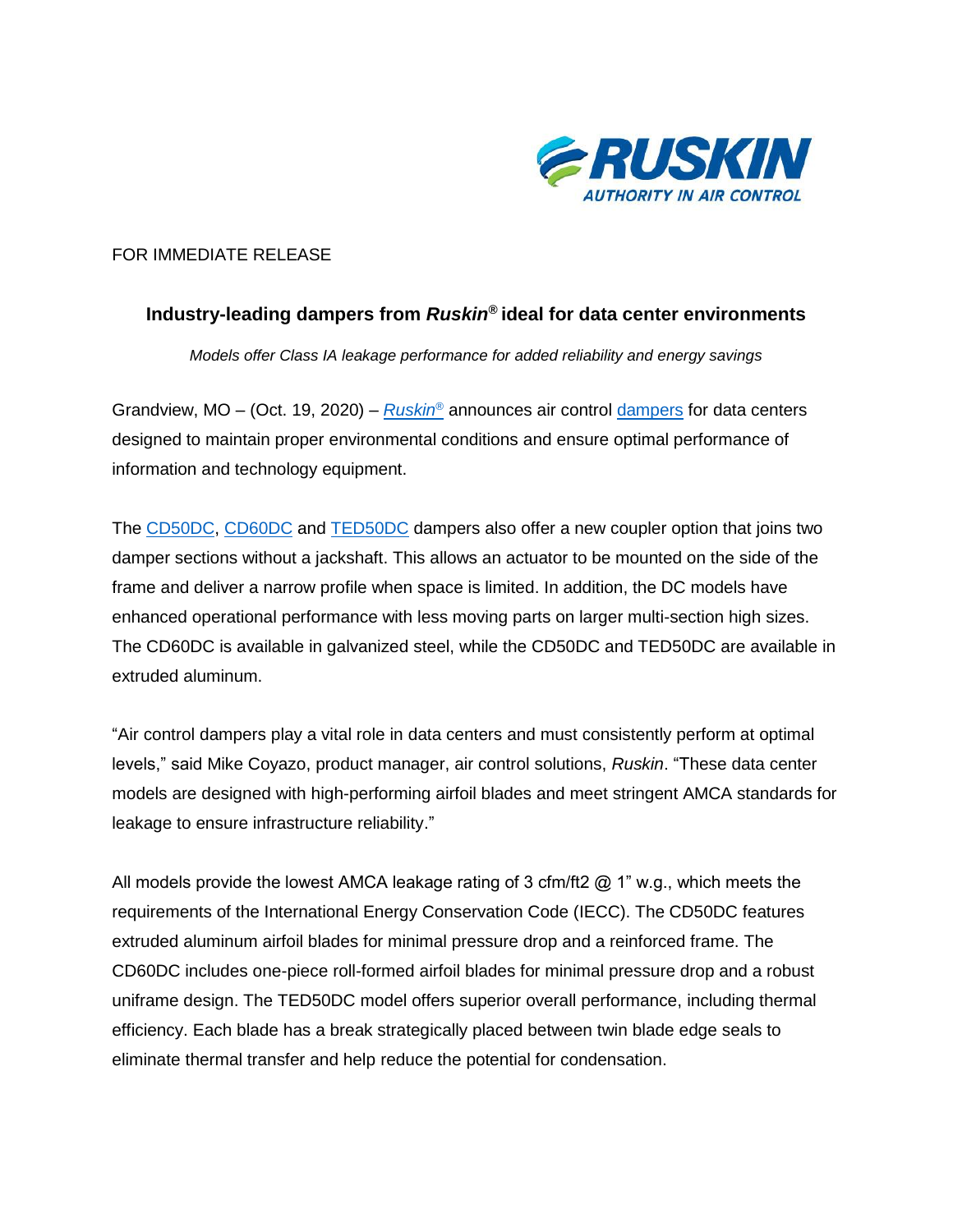To learn more about the new air control dampers for data centers, visit [https://www.ruskin.com/model/cd50dc,](https://www.ruskin.com/model/cd50dc)<https://www.ruskin.com/model/cd60dc> and [https://www.ruskin.com/model/ted50dc.](https://www.ruskin.com/model/ted50dc) An overview of the new data center dampers is also available in the *Ruskin* data center dampers flyer: [https://www.ruskin.com/doc/Id/9520.](https://www.ruskin.com/doc/Id/9520) For more information about *Ruskin*, visit [www.ruskin.com.](https://www.ruskin.com/)



*New air control dampers for data centers from Ruskin<sup>®</sup> maintain proper environmental conditions and ensure optimal performance of information and technology equipment.*

## **About** *Ruskin*

*Ruskin* is a worldwide leader in manufacturing air control solutions. Backed by nearly 60 years of expert engineering and innovation, *Ruskin* is widely recognized as the most specified brand for high-performance air control solutions, including dampers, louvers, energy recovery ventilators (ERV), air measurement devices and sound control for HVAC systems. *Ruskin* products are used in commercial applications such as data centers, high-rise buildings, retail, hotels, healthcare and education facilities. In addition, *Ruskin* products can be found throughout the world's industrial applications, such as warehouses and transportation hubs. *Ruskin* is owned by Johnson Controls, Building Technologies & Solutions, which includes air systems, batteries, building automation and controls, fire detection, fire suppression, HVAC equipment, industrial refrigeration, retail solutions and security. For more information about *Ruskin*, visit [www.ruskin.com,](https://www.ruskin.com/) or find the company on [Facebook,](https://www.facebook.com/Ruskin/) [Twitter,](https://twitter.com/ruskincompany) [LinkedIn](https://www.linkedin.com/company/ruskin/) and [YouTube.](https://www.youtube.com/user/ruskincompany?sub_confirmation=1)